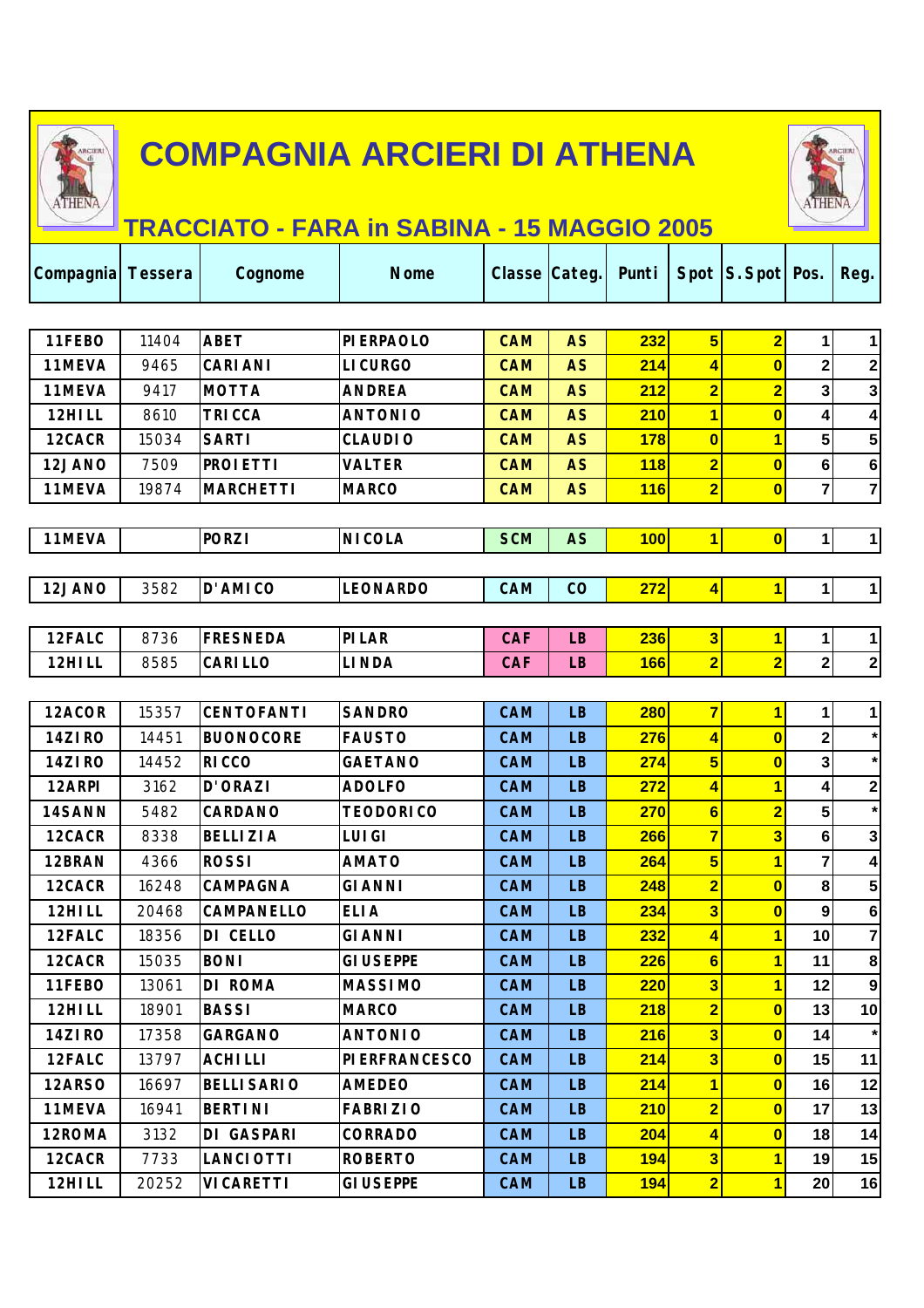| 08BIZA | 10908 | <b>CORTESI</b>     | <b>SERGIO</b>  | <b>CAM</b> | <b>LB</b>       | 174        | 4              |              | 21           | $\star$      |
|--------|-------|--------------------|----------------|------------|-----------------|------------|----------------|--------------|--------------|--------------|
| 12NEPI | 7342  | <b>CAVALIERI</b>   | CARLO          | <b>CAM</b> | <b>LB</b>       | 174        | 3 <sup>l</sup> | 0            | 22           | 17           |
| 12CACR | 15083 | <b>IMUGNANO</b>    | <b>TOMMASO</b> | <b>CAM</b> | <b>LB</b>       | <b>166</b> | 3 <sup>l</sup> |              | 23           | 18           |
| 12JANO | 10703 | <b>PACCHIONI</b>   | <b>ALDO</b>    | <b>CAM</b> | <b>LB</b>       | 152        | 3 <sup>l</sup> |              | 24           | 19           |
| 12CACR | 15173 | <b>CORSI</b>       | <b>MARIO</b>   | <b>CAM</b> | LB <sup>1</sup> | 142        |                | $\bf{0}$     | 25           | 20           |
| 12HILL | 20253 | <b>RENZO</b><br>DI | IPASQUALI NO   | <b>CAM</b> | <b>LB</b>       | 132        |                | $\bf{0}$     | 26           | 21           |
|        |       |                    |                |            |                 |            |                |              |              |              |
| 12JANO | 10700 | <b>PACCHIONI</b>   | <b>EDOARDO</b> | <b>CUM</b> | LB              | <b>384</b> | $\overline{9}$ | 3            |              |              |
| 12FALC | 13978 | <b>ACHILLI</b>     | LORENZO        | <b>CUM</b> | LB              | <b>310</b> | 6              |              |              | $\mathbf{2}$ |
| 12ARPI | 16247 | D'ORAZI            | <b>MATTEO</b>  | <b>CUM</b> | LB              | 259        | $\overline{2}$ | $\mathbf{0}$ | $\mathbf{3}$ | 3            |
| 12FALC | 18358 | DI CELLO           | <b>ANDREA</b>  | <b>CUM</b> | LB              | 204        | 3 <sup>1</sup> |              | 41           | $\vert$      |

| 08BIZA | 15215 | <b>INENCINI</b>             | <b>IELENA</b>    | <b>CAF</b> | R <sub>1</sub> | 212 |              |   | $\star$        |
|--------|-------|-----------------------------|------------------|------------|----------------|-----|--------------|---|----------------|
| 12FALC | 8737  | <b>BARI</b><br>DI           | <b>IPAOLA</b>    | <b>CAF</b> | <b>RI</b>      | 184 |              |   |                |
| 12ORSI | 20200 | DAPRA'                      | <b>IBERENICE</b> | <b>CAF</b> | <b>RI</b>      | 148 |              | 3 | $\overline{2}$ |
| 12FALC | 20005 | <b>IMASTRODDI</b>           | <b>DANIELA</b>   | <b>CAF</b> | <b>RI</b>      | 138 |              | 4 | $\mathbf{3}$   |
| 12ARPI | 8677  | TERENZI                     | <b>DANIELA</b>   | <b>CAF</b> | <b>RI</b>      | 124 |              | 5 | $\vert$ 4      |
| 12TRED | 17958 | IGOMES SARAIVA ALZIRA MARIA |                  | <b>CAF</b> | <b>RI</b>      | 108 |              | 6 | 5              |
| 12ORSI | 19970 | <b>FRANCESCANGELILUCIA</b>  |                  | <b>CAF</b> | R <sub>l</sub> | 60  | $\mathbf{3}$ |   | 6              |

| 12ROMA        | 2087  | <b>GRASSI</b>      | <b>G. BATTISTA</b> | <b>CAM</b> | R <sub>1</sub> | 376        | 10                      | $\overline{\mathbf{3}}$ | $\mathbf 1$    | $\mathbf{1}$    |
|---------------|-------|--------------------|--------------------|------------|----------------|------------|-------------------------|-------------------------|----------------|-----------------|
| 12NEPI        | 7345  | <b>BIANCONI</b>    | <b>GINO</b>        | <b>CAM</b> | <b>RI</b>      | 338        | 6                       | 3                       | $\mathbf{2}$   | 2 <sub>2</sub>  |
| 12ACOR        | 15822 | <b>ZANELLI</b>     | <b>MAURIZIO</b>    | <b>CAM</b> | <b>RI</b>      | 330        | 9                       | $\overline{2}$          | 3              | $\mathbf{3}$    |
| 12TRED        | 2597  | <b>COCULO</b>      | <b>MASSIMO</b>     | <b>CAM</b> | <b>RI</b>      | 318        | $\overline{\mathbf{2}}$ | $\overline{\mathbf{2}}$ | $\overline{4}$ | $\vert$         |
| 12NEPI        | 11905 | <b>PASQUALINI</b>  | <b>GI ANCARLO</b>  | <b>CAM</b> | R <sub>1</sub> | 314        | $6\phantom{1}$          | 3                       | 5              | $5\phantom{.0}$ |
| 12CACR        | 7731  | <b>GI AMPAOLO</b>  | <b>RIZIERO</b>     | <b>CAM</b> | <b>RI</b>      | 312        | 6                       | $\overline{2}$          | 6              | $6\phantom{1}$  |
| 12HILL        | 5515  | <b>LUCCI</b>       | <b>ADRIANO</b>     | <b>CAM</b> | <b>RI</b>      | 306        | 9                       | $\overline{0}$          | $\overline{ }$ | $\mathbf{7}$    |
| 11MEVA        | 18765 | <b>STOPPINI</b>    | <b>AURELIO</b>     | <b>CAM</b> | <b>RI</b>      | 302        | $\overline{7}$          | 3                       | 8              | 8 <sup>1</sup>  |
| 12CACR        | 7739  | <b>CACCI OTTI</b>  | <b>GABRIELE</b>    | <b>CAM</b> | <b>RI</b>      | 302        | 5                       | 1                       | 9              | 9               |
| 12BRAN        | 4365  | <b>SBARDELLA</b>   | <b>MARIO</b>       | <b>CAM</b> | R <sub>1</sub> | 286        | 9                       | $\overline{\mathbf{1}}$ | 10             | 10 <sup>1</sup> |
| 12JANO        | 9290  | <b>GUIDI</b>       | <b>ROBERTO</b>     | <b>CAM</b> | R <sub>1</sub> | 286        | $\overline{7}$          | $\overline{\mathbf{1}}$ | 11             | 11              |
| 12FALC        | 10526 | <b>MARTIGNONI</b>  | <b>PAOLO</b>       | <b>CAM</b> | <b>RI</b>      | <b>285</b> | 4                       | $\overline{\mathbf{1}}$ | 12             | 12              |
| <b>120RSI</b> | 19971 | <b>CAMMERINESI</b> | <b>MARCO</b>       | <b>CAM</b> | R <sub>1</sub> | <b>280</b> | 4                       | $\overline{0}$          | 13             | 13              |
| 12ROMA        | 18329 | <b>CENTI</b>       | <b>GIANLUCA</b>    | <b>CAM</b> | R <sub>1</sub> | 268        | 6                       | $\overline{\mathbf{3}}$ | 14             | 14              |
| 12BRAN        | 7627  | <b>PERINI</b>      | <b>ALFREDO</b>     | CAM        | R <sub>1</sub> | 266        | 6                       | $\overline{\mathbf{1}}$ | 15             | 15              |
| 12BRAN        | 12763 | <b>ANASTASI</b>    | <b>GI ANCARLO</b>  | <b>CAM</b> | R <sub>1</sub> | <b>260</b> | $\overline{\mathbf{3}}$ | $\mathbf{0}$            | 16             | 16              |
| 12NEPI        | 10202 | <b>TORRE</b>       | <b>SANTO</b>       | CAM        | <b>RI</b>      | 254        | 4                       | $\overline{\mathbf{1}}$ | 17             | 17              |
| 12FALC        | 18357 | DI CELLO           | <b>ALESSANDRO</b>  | <b>CAM</b> | R <sub>1</sub> | 250        | $\overline{\mathbf{2}}$ | $\mathbf{0}$            | 18             | 18              |
| 11FEBO        | 16014 | <b>ANGELICI</b>    | <b>ALESSANDRO</b>  | <b>CAM</b> | <b>RI</b>      | 248        | 5                       | $\overline{0}$          | 19             | 19              |
| 12CACR        | 17386 | <b>NORI</b>        | <b>STEFANO</b>     | <b>CAM</b> | R <sub>1</sub> | 248        | 3                       | $\bf{0}$                | 20             | 20              |
| 12ACOR        | 15356 | <b>GRAZIOSI</b>    | <b>GRAZIOSO</b>    | <b>CAM</b> | <b>RI</b>      | 246        | $\bf{8}$                | $\overline{2}$          | 21             | 21              |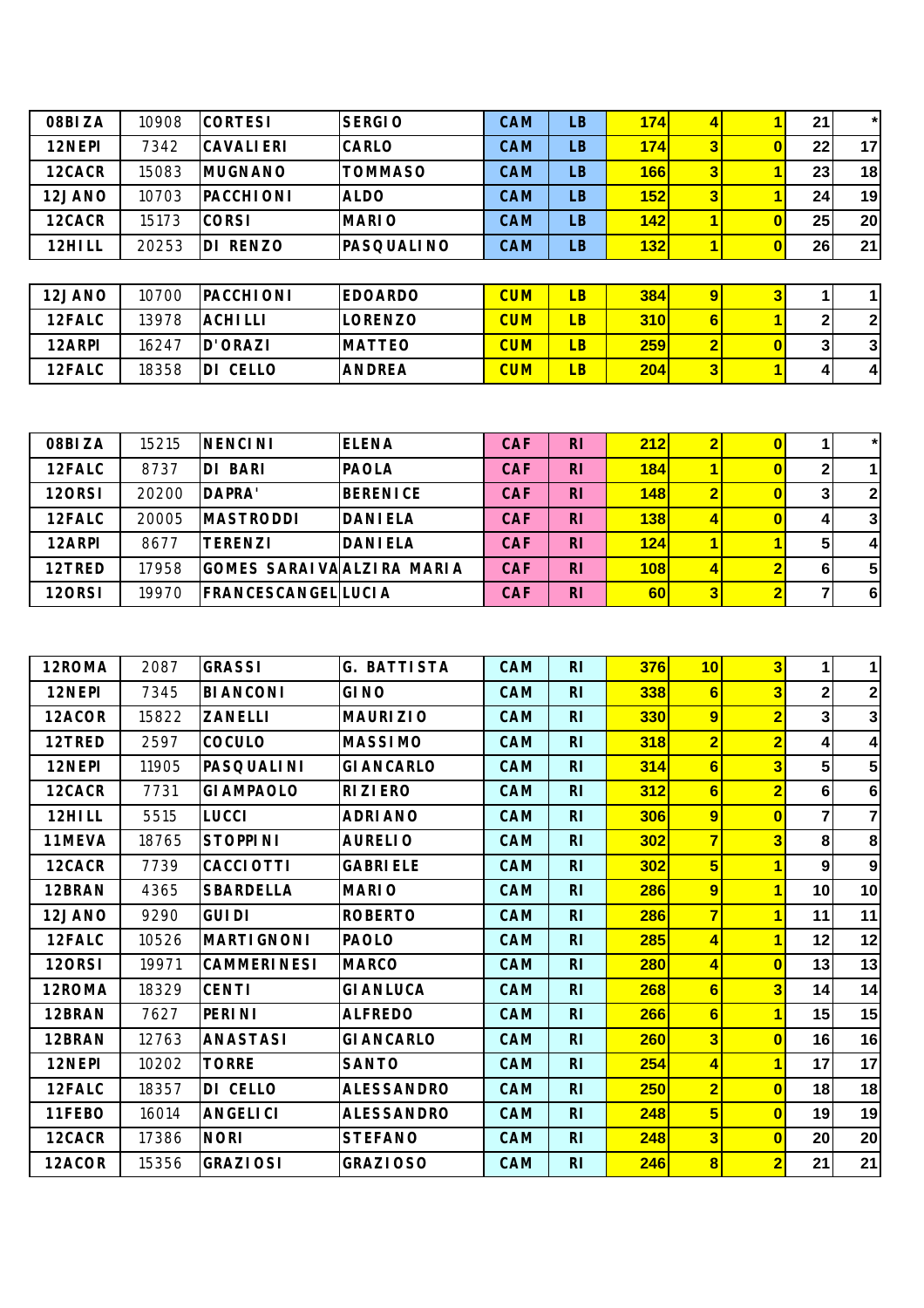| 12ACOR        | 7676  | <b>DESANTIS</b>      | <b>SANDRO</b>    | CAM        | R <sub>1</sub> | 246              | 5                       | $\bf{0}$                | 22             | 22              |
|---------------|-------|----------------------|------------------|------------|----------------|------------------|-------------------------|-------------------------|----------------|-----------------|
| 12FALC        | 14251 | <b>DELLA VECCHIA</b> | <b>ROBERTO</b>   | <b>CAM</b> | R <sub>1</sub> | 228              | $\vert 8 \vert$         | 1                       | 23             | 23              |
| 12ACOR        | 17445 | <b>SPOLETINI</b>     | <b>MAURIZIO</b>  | <b>CAM</b> | R <sub>1</sub> | 226              | $\overline{\mathbf{3}}$ | $\bf{0}$                | 24             | 24              |
| 12ROMA        | 15327 | <b>SEROLA</b>        | <b>ALBERTO</b>   | <b>CAM</b> | R <sub>1</sub> | 226              | 3                       | $\overline{0}$          | 24             | 24              |
| 12ROMA        | 9624  | <b>SPINELLI</b>      | <b>GIUSEPPE</b>  | <b>CAM</b> | R <sub>1</sub> | 218              | $\overline{2}$          | $\overline{2}$          | 26             | 26              |
| 12ROMA        | 3118  | <b>FIORE</b>         | <b>ANTONIO</b>   | <b>CAM</b> | R <sub>1</sub> | <b>190</b>       | $\overline{\mathbf{2}}$ | $\overline{0}$          | 27             | 27              |
| 12CACR        | 17387 | <b>SALVATORI</b>     | <b>PAOLO</b>     | <b>CAM</b> | R <sub>1</sub> | 184              | 5                       | $\bf{0}$                | 28             | 28              |
| 12HILL        | 20374 | <b>SBARDELLA</b>     | <b>SILVANO</b>   | CAM        | R <sub>1</sub> | 184              | $\overline{\mathbf{3}}$ | $\bf{0}$                | 29             | 29              |
| <b>120RSI</b> | 20538 | <b>PATRIARCA</b>     | <b>ENRICO</b>    | <b>CAM</b> | R <sub>1</sub> | 174              | 4                       | $\overline{\mathbf{1}}$ | 30             | 30 <sub>1</sub> |
| 11MEVA        | 16939 | TRABALZA             | <b>JONATA</b>    | CAM        | R <sub>1</sub> | 146              | 1                       | $\bf{0}$                | 31             | 31              |
| 12FALC        | 20004 | <b>DEL BROCCO</b>    | <b>ANDREA</b>    | <b>CAM</b> | R <sub>1</sub> | 144              | $\overline{\mathbf{1}}$ | $\overline{\mathbf{0}}$ | 32             | 32              |
| 14ZIRO        | 14456 | <b>LUCIBELLO</b>     | <b>LUIGI</b>     | <b>CAM</b> | R <sub>1</sub> | 104              | $\overline{2}$          | $\overline{\mathbf{0}}$ | $\star$        | $\star$         |
| <b>120RSI</b> | 17924 | <b>ZINNA</b>         | <b>CESARE</b>    | <b>CAM</b> | R <sub>1</sub> | 100              | $\overline{2}$          | $\bf{0}$                | 33             | 33              |
|               |       |                      |                  |            |                |                  |                         |                         |                |                 |
| 12ACOR        | 15821 | <b>ZANELLI</b>       | <b>LORENZO</b>   | <b>CUM</b> | R <sub>1</sub> | <b>392</b>       | 10                      | $\overline{\mathbf{1}}$ | $\mathbf 1$    | $\mathbf{1}$    |
| <b>120RSI</b> | 17930 | <b>CAMMERINESI</b>   | <b>MARCO</b>     | <b>CUM</b> | R <sub>1</sub> | 354              | 8                       | $\overline{2}$          | $\mathbf 2$    | $2\vert$        |
| <b>120RSI</b> | 17937 | <b>ANGIOLILLO</b>    | <b>MARCO</b>     | <b>CUM</b> | R <sub>1</sub> | 346              | $6\phantom{1}$          | 4                       | 3              | 3               |
| 11FEBO        | 16436 | <b>CAPRIA</b>        | <b>ARTURO</b>    | <b>CUM</b> | R <sub>1</sub> | 300              | $\overline{2}$          | $\bf{0}$                | 4              | $\overline{4}$  |
| 12VERO        | 19810 | <b>LONGARI</b>       | <b>RICCARDO</b>  | <b>CUM</b> | R <sub>1</sub> | 206              | $\overline{\mathbf{3}}$ | $\bf{0}$                | 5              | 5 <sup>1</sup>  |
| 11FEBO        | 15984 | <b>ANGELICI</b>      | <b>FRANCESCO</b> | <b>CUM</b> | <b>RI</b>      | <b>182</b>       | $\overline{1}$          | $\overline{0}$          | $\bf 6$        | 6               |
| 11MEVA        | 13446 | <b>MOTTA</b>         | <b>FEDERICO</b>  | <b>CUM</b> | R <sub>1</sub> | 180              | 3                       | $\overline{\mathbf{1}}$ | $\overline{7}$ | $\mathbf{z}$    |
|               |       |                      |                  |            |                |                  |                         |                         |                |                 |
| $12$ JANO     | 16729 | <b>VIZZACCARO</b>    | IGHILIO          | <b>SCM</b> | <b>RI</b>      | 288 <sup>1</sup> | 6I                      | $\overline{2}$          | $\mathbf{1}$   | $\mathbf{1}$    |

| 12JANO | 16729 | <b>VIZZACCARO</b> | <b>GIULIO</b>  | <b>SCM</b> | RI | 288 | 6 |        |          |
|--------|-------|-------------------|----------------|------------|----|-----|---|--------|----------|
| 12JANO | 16727 | <b>ISCROCCA</b>   | <b>IMATTEO</b> | <b>SCM</b> | RI | 122 |   | $\sim$ | $\sim$   |
| 12ARSO | 16702 | <b>IAMICI</b>     | <b>TIZIANO</b> | SCM        | RI | 118 |   | 3      | 21<br>J. |

| 12ARSO | 16694 | <b>AMICI</b>     | <b>GILBERTO</b> | <b>CAM</b> | <b>SL</b> | 424        | 10 <sup>l</sup> | 5                       |    | 11              |
|--------|-------|------------------|-----------------|------------|-----------|------------|-----------------|-------------------------|----|-----------------|
| 12TRED | 8726  | <b>LUSIGNANI</b> | <b>DARIO</b>    | <b>CAM</b> | <b>SL</b> | 422        | 15              | 6                       | 2  | $\overline{2}$  |
| 12JANO | 6138  | <b>POMPILI</b>   | <b>ANGELO</b>   | <b>CAM</b> | <b>SL</b> | 412        | 12              | $\overline{\mathbf{2}}$ | 3  | 3               |
| 12ORSI | 17932 | <b>BOCCI</b>     | <b>GIORGIO</b>  | <b>CAM</b> | <b>SL</b> | 404        | 13              | 5                       | 4  | $\overline{4}$  |
| 12JANO | 9292  | TOCCI            | <b>PIETRO</b>   | <b>CAM</b> | <b>SL</b> | 402        | 10 <sup>1</sup> | 6                       | 5  | 5 <sup>1</sup>  |
| 12TRED | 14027 | <b>BOVE</b>      | <b>MARCO</b>    | <b>CAM</b> | <b>SL</b> | 398        | 10 <sup>l</sup> | $\overline{2}$          | 6  | 6               |
| 12ORSI | 19969 | <b>D'ALESSIO</b> | <b>PAOLO</b>    | <b>CAM</b> | <b>SL</b> | <b>378</b> | 10 <sub>l</sub> | 3                       |    | 71              |
| 12JANO | 19013 | <b>SPEZIE</b>    | <b>EMILIO</b>   | <b>CAM</b> | <b>SL</b> | <b>376</b> | 9               | $\bf{0}$                | 8  | 8               |
| 12ARSO | 18794 | D'ANTIMI         | <b>GIANLUCA</b> | <b>CAM</b> | <b>SL</b> | <b>366</b> | $\overline{9}$  | $\overline{2}$          | 9  | 9               |
| 12ORSI | 17935 | IMI SURACA       | <b>ETTORE</b>   | <b>CAM</b> | <b>SL</b> | <b>360</b> | 8 <sup>1</sup>  | $\bf{0}$                | 10 | 10 <sup>1</sup> |

| 12VERO | 7677  | <b>IMATWIJOW</b>   | <b>EWA</b>         | <b>CAF</b> | <b>SLI</b> | 432 | <u> 181</u>     | 21 |   |   |
|--------|-------|--------------------|--------------------|------------|------------|-----|-----------------|----|---|---|
| 12ACOR | 3208  | <b>ILURASCHI</b>   | <b>IALESSANDRA</b> | <b>CAF</b> | <b>SLI</b> | 392 | 10 <sup>1</sup> |    |   | ◠ |
| 12VERO | 8002  | <b>IMONTELEONI</b> | <b>SAMANTHA</b>    | <b>CAF</b> | SLI        | 348 |                 |    | ິ | 3 |
| 12JANO | 19012 | <b>IALBOLINO</b>   | GRAZIA<br>IM.      | CAF        | <b>SLI</b> | 334 | 51              |    | 4 | 4 |